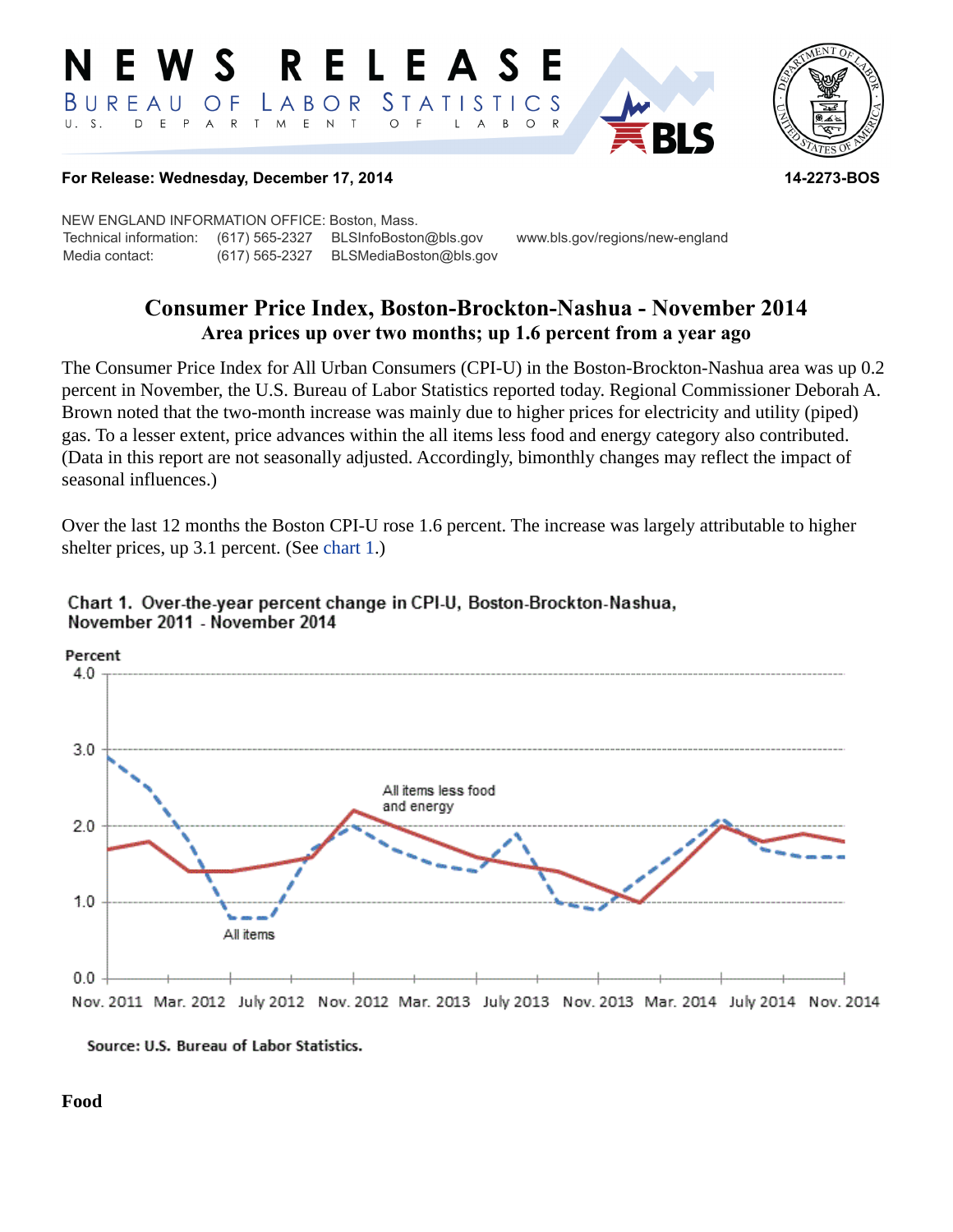Food prices edged up 0.2 percent since September due to higher grocery store prices, also known as food at home, up 0.4 percent. Partially offsetting this rise, food away from home, or restaurant prices, were down 0.2 percent.

From November 2013 to November 2014 the index for food rose 1.8 percent mainly due to higher grocery store prices (+2.3 percent) and, to a lesser extent, higher restaurant prices (+0.9 percent).

## **Energy**

The energy index rose slightly, up 0.8 percent over the two months, mainly due to both electricity and utility (piped) gas price increases. Utility (piped) gas prices were up due to suppliers switching to winter rate schedules. These increases were largely offset by lower gasoline prices, down 13.4 percent. Area motorists paid \$3.011 per gallon of gasoline in November.

Energy prices edged down 0.2 percent from a year ago, attributable to lower gasoline prices, down 10.4 percent. Partially offsetting this decline were 21.4-percent and 8.6-percent advances in local electricity and utility (piped) gas prices, respectively. The November increase in local electricity prices was the largest since a 23.4-percent increase was recorded in October of 2006.

### **All items less food and energy**

The index for all items less food and energy edged up 0.1 percent in November, due to higher prices for medical care and other goods and services. The increase in medical care was mainly attributable to higher prices within eye glasses and eye care. Lower prices for education and communication as well as apparel mostly offset these increases.

Over the year, the index for all items less food and energy rose 1.8 percent, with higher shelter costs, rising 3.1 percent from November 2013, being the main cause of this increase. This marked the  $41<sup>st</sup>$  consecutive annual increase in the local shelter index.

## **CPI-W**

In November, the Consumer Price Index for Urban Wage Earners and Clerical Workers (CPI-W) was 255.903. The CPI-W was unchanged over two months and rose 1.0 percent over the year.

### **The January 2015 Consumer Price Index for Boston-Brockton-Nashua is scheduled to be released on Thursday, February 26, 2015, at 8:30 a.m. (ET).**

## **Technical Note**

The Consumer Price Index (CPI) is a measure of the average change in prices over time in a fixed market basket of goods and services. The Bureau of Labor Statistics publishes CPIs for two population groups: (1) a CPI for All Urban Consumers (CPI-U) which covers approximately 89 percent of the total population and (2) a CPI for Urban Wage Earners and Clerical Workers (CPI-W) which covers 28 percent of the total population.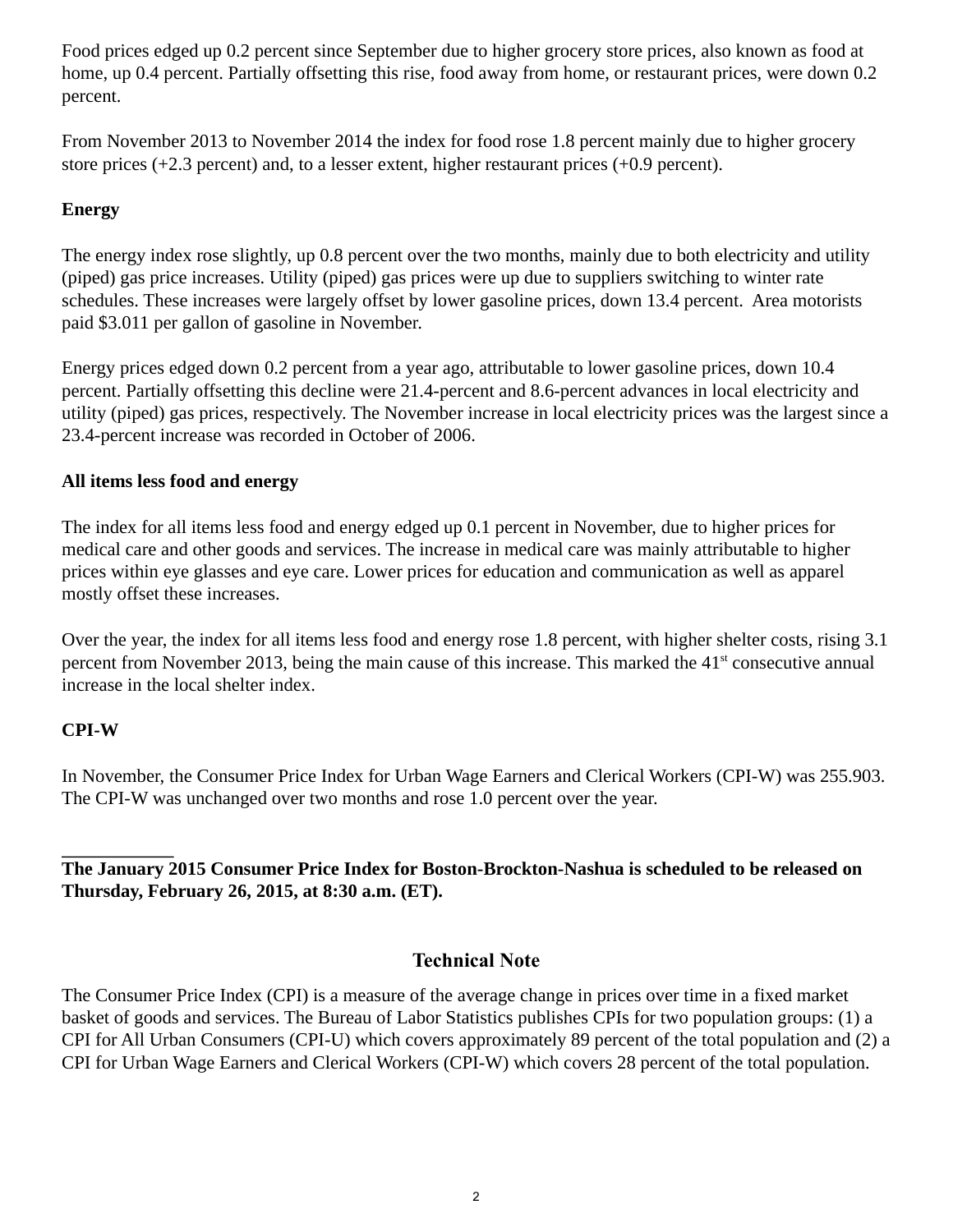The CPI-U includes, in addition to wage earners and clerical workers, groups such as professional, managerial, and technical workers, the self-employed, short-term workers, the unemployed, and retirees and others not in the labor force.

The CPI is based on prices of food, clothing, shelter, and fuels, transportation fares, charges for doctors' and dentists' services, drugs, and the other goods and services that people buy for day-to-day living.

Each month, prices are collected in 87 urban areas across the country from about 4,000 housing units and approximately 26,000 retail establishments--department stores, supermarkets hospitals, filling stations, and other types of stores and service establishments. All taxes directly associated with the purchase and use of items are included in the index.

The index measures price change from a designated reference date (1982-84) that equals 100.0. An increase of 16.5 percent, for example, is shown as 116.5. This change can also be expressed in dollars as follows: the price of a base period "market basket" of goods and services in the CPI has risen from \$10 in 1982-84 to \$11.65. For further details see the CPI home page on the Internet at www.bls.gov/cpi and the BLS Handbook of Methods, Chapter 17, The Consumer Price Index, available on the Internet at [www.bls.gov/opub/hom/homch17\\_a.htm](https://www.bls.gov/opub/hom/homch17_a.htm).

In calculating the index, price changes for the various items in each location are averaged together withweights that represent their importance in the spending of the appropriate population group. Local data are then combined to obtain a U.S. city average. Because the sample size of a local area is smaller, the local area index is subject to substantially more sampling and other measurement error than the national index. In addition, local indexes are not adjusted for seasonal influences. As a result, local area indexes show greater volatility than the national index, although their long-term trends are quite similar. NOTE: **Area indexes do not measure differences in the level of prices between cities; they only measure the average change in prices for each area since the base period.**

The Boston-Brockton-Nashua, Mass.-N.H.-Maine-Conn. consolidated area covered in this release is comprised of Essex, Middlesex, Norfolk, Plymouth and Suffolk Counties and parts of Bristol, Hampden, and Worcester Counties in Massachusetts; parts of Hillsborough, Merrimack, Rockingham, and Strafford Counties in New Hampshire; part of York County in Maine; and part of Windham County in Connecticut.

Information in this release will be made available to sensory impaired individuals upon request. Voice phone: (202) 691-5200; Federal Relay Service (800) 877-8339.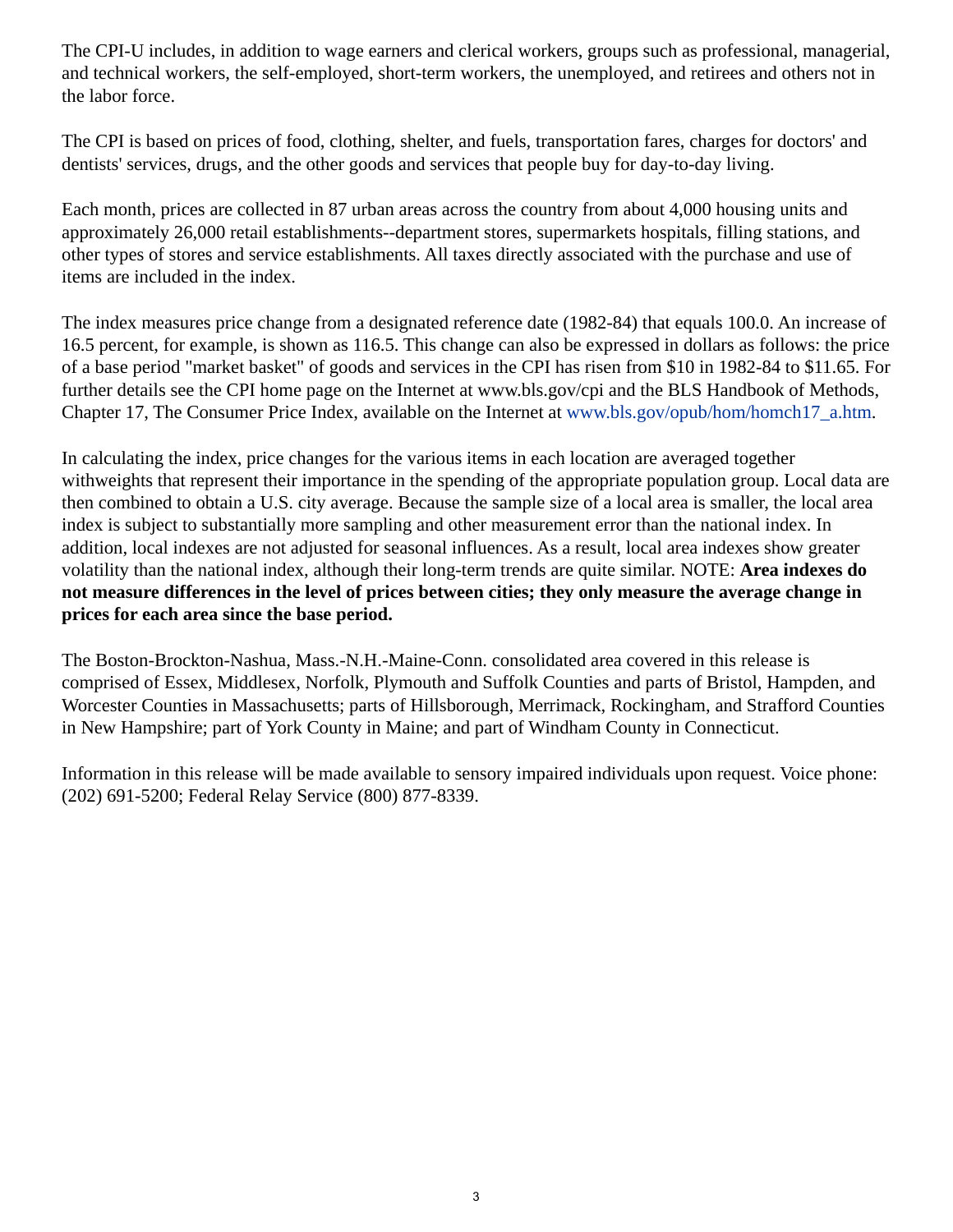#### **Consumer Price Index for All Urban Consumers (CPI-U): Indexes and percent changes for selected periods, Boston-Brockton-Nashua, Ma.-N.H.-Maine-Conn., (1982-84=100 unless otherwise noted) (not seasonally adjusted)**

|                                           | Indexes                  |              |              |              | Percent change from |              |              |
|-------------------------------------------|--------------------------|--------------|--------------|--------------|---------------------|--------------|--------------|
| Expenditure category                      | Historical<br>data       | Sep.<br>2014 | Oct.<br>2014 | Nov.<br>2014 | Nov.<br>2013        | Sep.<br>2014 | Oct.<br>2014 |
|                                           | ۸M                       | 255.878      |              | 256.262      | 1.6                 | 0.2          |              |
|                                           | W٨                       | 743.715      |              | 744.833      |                     |              |              |
|                                           | ۸v                       | 251.453      |              | 252.097      | 1.8                 | 0.3          |              |
|                                           | š                        | 251.716      |              | 252.201      | 1.8                 | 0.2          |              |
|                                           | 哑                        | 242.474      | 242.198      | 243.441      | 2.3                 | 0.4          | 0.5          |
| Food away from home                       | $\widehat{\mathbb{A}^n}$ | 266.983      |              | 266.552      | 0.9                 | $-0.2$       |              |
|                                           | Ñ                        | 252.108      |              | 254.396      | 1.9                 | 0.9          |              |
|                                           | ş                        | 251.356      |              | 255.285      | 3.7                 | 1.6          |              |
|                                           | $\overline{\mathbf{v}}$  | 295.662      | 295.295      | 295.641      | 3.1                 | 0.0          | 0.1          |
| Rent of primary residence (1)             | Ť                        | 304.672      | 305.104      | 305.536      | 2.7                 | 0.3          | 0.1          |
| Owners' equivalent rent of residences (1) | W                        | 312.866      | 313.349      | 314.572      | 3.1                 | 0.5          | 0.4          |
| Owners' equivalent rent of primary        | ۸V                       | 312.866      | 313.349      | 314.572      | 3.1                 | 0.5          | 0.4          |
|                                           | ۸Y                       | 245.160      |              | 280.444      | 9.1                 | 14.4         |              |
|                                           | š                        | 205.945      | 201.711      | 240.231      | 10.3                | 16.6         | 19.1         |
|                                           | š                        | 190.950      | 187.922      | 240.049      | 17.0                | 25.7         | 27.7         |
|                                           | ž                        | 208.654      | 206.440      | 250.453      | 21.4                | 20.0         | 21.3         |
| Utility (piped) gas service $(1)$         | Ñ                        | 153.232      | 148.805      | 214.262      | 8.6                 | 39.8         | 44.0         |
| Household furnishings and operations      | $\overline{\mathbf{v}}$  | 127.244      |              | 127.113      | 1.6                 | $-0.1$       |              |
|                                           | w                        | 150.798      |              | 148.429      | 0.2                 | $-1.6$       |              |
|                                           | ŵ٨                       | 206.609      |              | 198.617      | $-3.3$              | $-3.9$       |              |
|                                           | š                        | 205.957      |              | 195.175      | $-3.8$              | $-5.2$       |              |
|                                           | ş                        | 294.746      | 278.453      | 255.220      | $-10.4$             | $-13.4$      | $-8.3$       |
|                                           | ş                        | 291.266      | 275.152      | 252.153      | $-10.4$             | $-13.4$      | $-8.4$       |
| Gasoline, unleaded regular (4)            | š                        | 288.169      | 271.085      | 246.919      | $-11.2$             | $-14.3$      | $-8.9$       |
| Gasoline, unleaded midgrade (4) (5)       | ž                        | 299.454      | 285.698      | 265.428      | $-8.7$              | $-11.4$      | $-7.1$       |
| Gasoline, unleaded premium (4)            | $\overline{\mathbf{v}}$  | 286.700      | 274.399      | 256.425      | $-7.9$              | $-10.6$      | $-6.6$       |
|                                           | $\overline{\mathcal{N}}$ | 588.820      |              | 597.061      | 1.9                 | 1.4          |              |
|                                           | W                        | 114.602      |              | 114.268      | 0.6                 | $-0.3$       |              |
| Education and communication (6)           | ۸M                       | 149.764      |              | 148.429      | $-0.6$              | $-0.9$       |              |
| Other goods and services                  | $\sqrt{2}$               | 439.841      |              | 447.550      | 3.7                 | 1.8          |              |
| Commodity and service group               |                          |              |              |              |                     |              |              |
|                                           | <u>پہ</u>                | 196.455      |              | 192.729      | $-0.5$              | $-1.9$       |              |
| Commodities less food and beverages       | 哑                        | 167.083      |              | 161.229      | $-2.3$              | $-3.5$       |              |
| Nondurables less food and beverages       | $\frac{\sqrt{N}}{N}$     | 223.759      |              | 212.620      | $-2.6$              | $-5.0$       |              |
|                                           | $\tilde{\mathbb{A}}$     | 112.084      |              | 111.193      | $-1.7$              | $-0.8$       |              |
|                                           | W                        | 308.801      |              | 313.173      | 2.9                 | 1.4          |              |
| Special aggregate indexes                 |                          |              |              |              |                     |              |              |
|                                           | <u>په</u>                | 242.892      |              | 243.442      | 0.9                 | 0.2          |              |
|                                           | $\Phi$                   | 242.839      |              | 242.973      | 1.6                 | 0.1          |              |
|                                           | 办                        | 170.420      |              | 164.916      | $-2.0$              | $-3.2$       |              |
|                                           | $\overline{\mathbf{v}}$  | 236.275      |              | 231.136      | $-0.2$              | $-2.2$       |              |